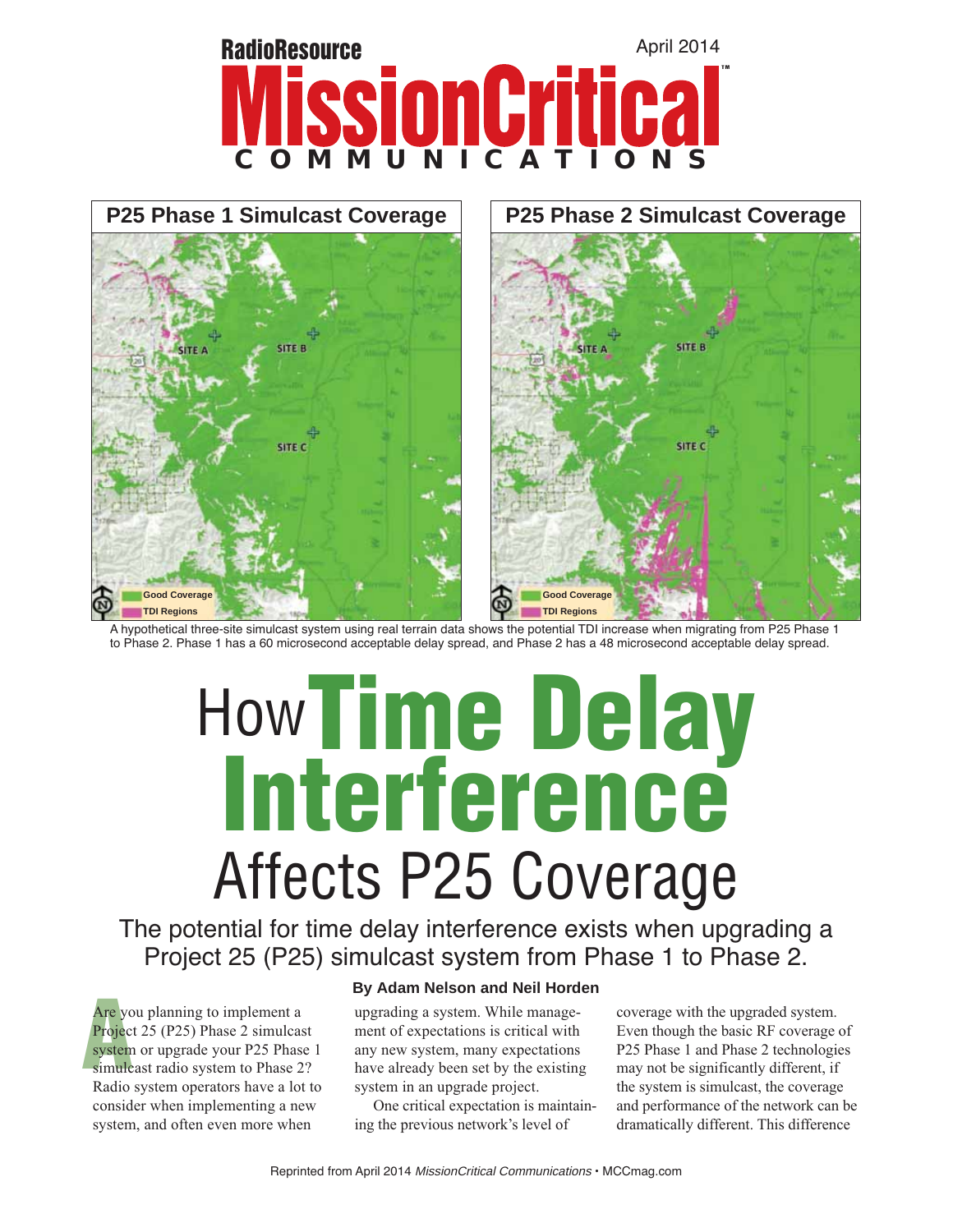

If the amount of delay is greater than the acceptable limit, TDI could occur, resulting in degraded performance.

can be because of time delay interference (TDI).

 Understanding how to evaluate and mitigate TDI is paramount when designing a simulcast system. If TDI is not properly addressed, system performance can be drastically reduced, regardless of how much RF coverage the system provides. Phase 1 and Phase 2 systems use different symbol rates — also called baud or modulation rates — when transmitting information, and therefore have different tolerances when it comes to acceptable delay times.

 These differences can manifest in varying degrees from system to system. It's important to accurately predict what the effects of migration will be on your specific system. Adhering to proper system design principles and exercising sound TDI-mitigation techniques can allow radio system operators to upgrade their P25 Phase 1 radio systems to Phase 2 without adversely affecting performance.

# **What is TDI?**

 Simulcast radio systems transmit the same frequency or groups of frequencies at multiple radio sites. This is beneficial when frequencies are scarce, because it effectively extends the coverage of a system across a larger geographical area than a single site could cover without requiring additional frequencies. The drawback for a simulcast configuration is that users' radios can be susceptible to TDI. TDI occurs when radio signals from two or more sites arrive at a radio at comparable signal strengths, but significantly far apart in terms of time.

 The diagram above demonstrates the phenomenon of TDI. In this case, the radio user is located about 1 mile from the closest simulcast site and about 15 miles from another simulcast site. In theory, the signals from the closer site should be substantially stronger than those coming from the far site. If that is true, then the radio usually can successfully "ignore" the weaker signals coming from the far site, and TDI should not present an issue. However, if the far site is at a high elevation or there are obstructions between the user and the closer site, the signal strengths from the two sites may be comparable at the user's radio. In that case, timing will come into play.

 Because radio signals propagate at the speed of light, signals travel around 1 mile every 5.37 millionths of a second (5.37 microseconds). In the diagram, the signals from the two simulcast sites arrive at the user's radio approximately 75 microseconds apart. Depending on the type of simulcast system deployed, this amount of delay could be greater than the acceptable limit, and TDI could occur, resulting in degraded performance, such as distorted reception and/or a loss of part or all of the audio. When designing a simulcast system, the acceptable delay tolerance for the specific simulcast modulation technology usually governs how far apart sites can be located. For example, as a rule of thumb, some use a maximum of 10-mile separation between sites for P25 Phase 1.

### **P25 Simulcast**

 For Phase 1 P25 systems, simulcast has traditionally been implemented using one of two methods linear simulcast or non-linear simulcast. The important difference between these two types of simulcast modulation technologies is that linear modulation provides additional tolerance with regard to the acceptable delay spreads.

 Phase 1 systems transmit information at a data rate of 9,600 bits per second. This data rate is often expressed in symbols per second as well, with each symbol composed of two bits (also called a dibit). Therefore, the symbol rate of a Phase 1 P25 system is 4,800 symbols per second. Using this information, we can derive the length of each symbol period (the length of time required to receive one symbol):

Symbol Period (Phase  $1$ ) = 1 second/the number of symbols per second

Symbol Period (Phase  $1$ ) = 1 second/4,800 symbols per second

Symbol Period (Phase  $1$ ) =

0.000208333 seconds

Symbol Period (Phase  $1$ ) = 208.333 microseconds

 The symbol period is directly tied to TDI and acceptable delay spreads, because simulcast radios can properly decode audio from multiple sites only as long as the incoming symbols are not being received at vastly different times. Depending on the manufacturer of the equipment, performance can vary, but in the case of Phase 1 linear simulcast, 60 microseconds is a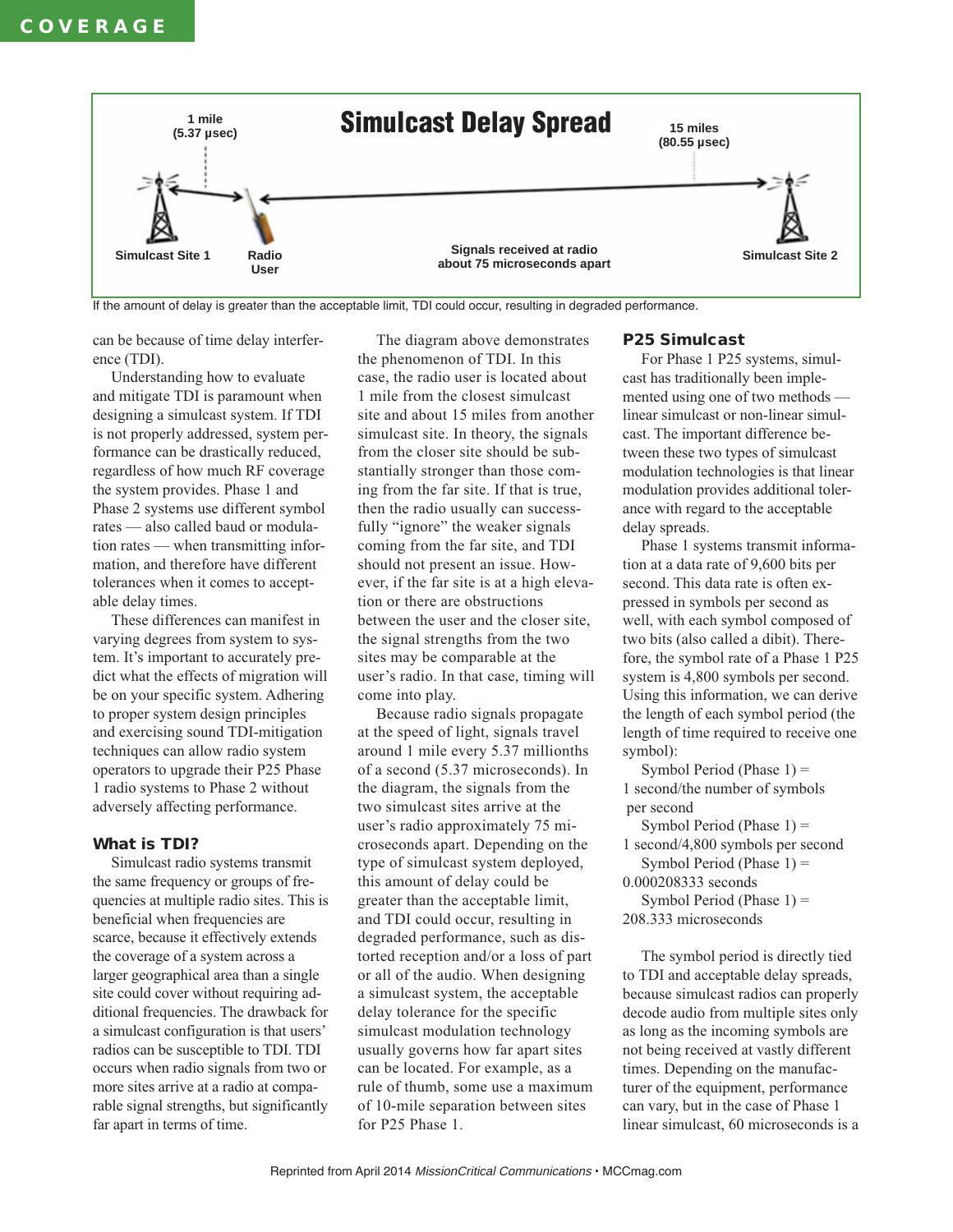# **Even though the basic RF coverage of P25 Phase 1 and Phase 2 technologies may not be significantly different, if the system is simulcast, the coverage and performance of the network can be dramatically different.**

commonly used value for acceptable delay spread.

 For P25 Phase 2 systems, the bit rate increases from 9,600 to 12,000 bits per second. In other words, the symbol rate increases from 4,800 symbols per second to 6,000 symbols per second. This increase in transmitted symbols comes at a price, as the symbol period has now decreased, causing the acceptable delay spread to also decrease. Using the same formula from above, we can derive the symbol period for P25 Phase 2 transmissions:

 Symbol Period (Phase 2) = 1 second/the number of symbols per second Symbol Period (Phase  $2$ ) = 1 second/6,000 symbols per second Symbol Period (Phase  $2$ ) = 0.000166667 seconds Symbol Period (Phase 2) = 166.667 microseconds

 Using the P25 Phase 1 symbol period and the commonly acceptable delay spread of 60 microseconds for Phase 1, we can determine what fraction of one symbol is represented by the delay spread value:

 Phase 1 Acceptable Delay Spread = symbol period  $*$  fraction of one symbol

 $60$  microseconds = 208.333 microseconds \* fraction of one symbol

 0.288 symbols occur during 60 microseconds

 Using this coefficient of 0.288 symbols, we can derive a proportionate level of acceptable delay spread for Phase 2:

 Phase 2 Acceptable Delay Spread = symbol period  $*$  0.288

 Phase 2 Acceptable Delay Spread =  $166.667$  microseconds  $*$ 

0.288

Phase 2 Acceptable Delay

Spread = 48 microseconds

 As previously noted, the exact tolerance for delay spread varies by manufacturer, but for the purposes of this article, 60 and 48 microseconds are used for P25 Phase 1 and P25 Phase 2, respectively.

# **Real World Example**

 The difference of 12 microseconds may not initially seem substantial, but to a radio receiver, it can mean the difference between a usable signal and useless garble. To demonstrate, a hypothetical three-site simulcast system using real terrain data from an area of the state of Oregon exemplifies the potential increase in TDI that can result when migrating from P25 Phase 1 to Phase 2. The state of Oregon is a client of Federal Engineering; however, the system shown in this example is not an existing, planned or proposed system. While the sites used in this case are hypothetical, they are indicative of the mixture of high and low elevation sites often found in simulcast systems in environments with varying terrain.

 The first map on Page 27 shows the predicted coverage from a P25 Phase 1 version of the simulcast system. High-quality coverage areas are shown in green. In those areas, a user with a portable radio could expect to receive very good audio. In the pink areas, TDI is predicted. In those areas, signals from two or more sites would be received more than 60 microseconds apart, and at comparable signal strength levels. It is likely that a user in the areas colored pink would experience decreased performance even though they have an acceptable level of signal strength.

 The second map on Page 27 shows a P25 Phase 2 version of the same simulcast system. The colors represent

the same level of predicted system quality as the first map. The difference is that the parameter for the acceptable delay spread for deriving TDI was decreased from 60 microseconds to 48 microseconds. The map shows that this decrease in acceptable delay spread results in an increase in TDI, as can be seen in the immediate proximity of Site B, and in a large swath to the south of Site C.

## **TDI Mitigation**

 As the maps show, TDI can be present in a variety of places, both at the edges of system coverage and within areas central to the system. But there are a number of ways to mitigate TDI. For instance, the use of directional antennas can allow a system designer to direct the signals from each site toward the exact region that site needs to cover. This helps minimize signal overlap and is the reason that omnidirectional antennas are often discouraged in large, wide-area simulcast systems.

 Other mitigation techniques include adjusting the radiated power, either transmitter output power or effective radiated power (ERP), from a site to control its overall range. When accomplished properly, this can reduce that site's effect as an interferer to other sites in the simulcast system. Additionally, choosing a specific antenna with a tightly controlled vertical pattern or lowering an antenna's mounting height or the position on a tower, can also assist in reducing its interfering effect without undue coverage reduction.

 The mitigation techniques described all have one factor in common: They modify the coverage from one or multiple sites to try to reduce the potential for TDI. However, these methods may not be feasible in all systems. Another technique frequently